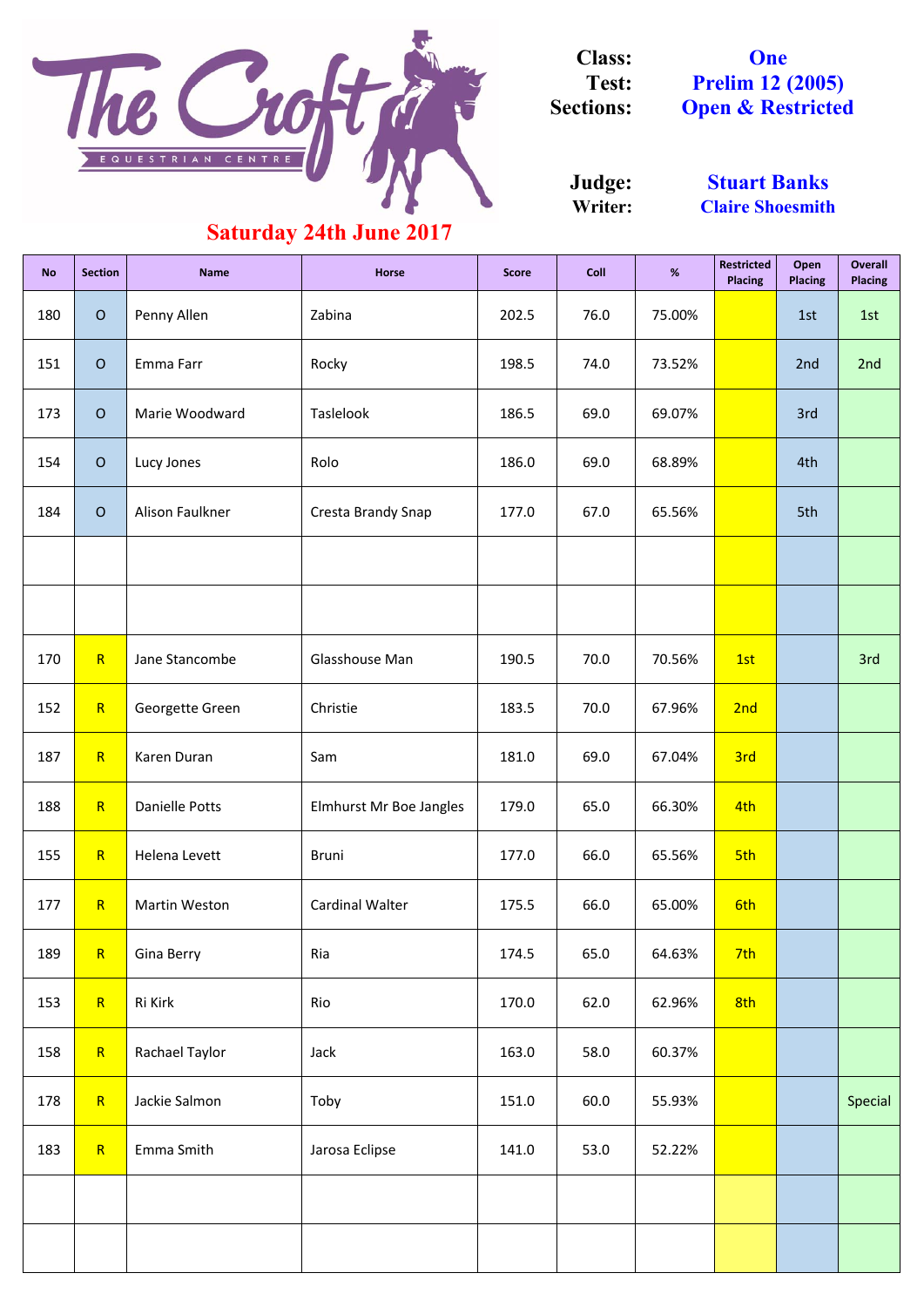| <b>No</b> | <b>Test</b> | <b>Name</b>           | <b>Horse</b>           | <b>Score</b> | <b>Coll</b> | %      | <b>Placing</b> |
|-----------|-------------|-----------------------|------------------------|--------------|-------------|--------|----------------|
| 170       | P13         | Jane Stancombe        | Glasshouse Man         | 187.0        | 71.0        | 71.92% | 1st            |
| 167       | <b>N27</b>  | Deanne Collier        | Voyager II             | 200.5        | 58.0        | 71.61% | 2nd            |
| 163       | <b>N27</b>  | Paula Brazier         | Lucky Castana          | 194.0        | 56.0        | 69.29% | 3rd            |
| 166       | <b>N27</b>  | Gary Yeoman           | The Venetian           | 193.5        | 57.0        | 69.11% | 4th            |
| 154       | <b>P13</b>  | Lucy Jones            | Rolo                   | 178.0        | 68.0        | 68.46% | 5th            |
| 180       | <b>N27</b>  | Penny Allen           | Zabina                 | 190.5        | 56.0        | 68.04% | 6th            |
| 162       | <b>N27</b>  | <b>Caroline Sykes</b> | Zu                     | 189.0        | 54.0        | 67.50% | 7th            |
| 155       | P13         | Helena Levett         | <b>Bruni</b>           | 174.5        | 66.0        | 67.12% | 8th            |
| 191       | <b>P13</b>  | Katrina Dougall       | Ower Lad               | 174.5        | 65.0        | 67.12% |                |
| 157       | <b>N27</b>  | Henrietta Shone       | <b>Toffee</b>          | 187.5        | 54.0        | 66.96% |                |
| 190       | P13         | Eliza Mackworth-Praed | John Joe Sat Nav       | 172.5        | 68.0        | 66.35% |                |
| 151       | <b>N27</b>  | Emma Farr             | Rocky                  | 185.5        | 52.0        | 66.25% |                |
| 171       | <b>P13</b>  | Julie Dillon          | Zooimiss               | 171.0        | 65.0        | 65.77% |                |
| 181       | <b>P13</b>  | <b>Megan Hawkins</b>  | A Few Kind Words       | 170.0        | 67.0        | 65.38% |                |
| 156       | <b>P13</b>  | <b>Isobel Brooks</b>  | <b>Black Sabbath</b>   | 169.5        | 66.0        | 65.19% |                |
| 177       | <b>P13</b>  | <b>Martin Weston</b>  | <b>Cardinal Walter</b> | 169.0        | 65.0        | 65.00% |                |
| 161       | <b>N27</b>  | Amanda Taplin         | <b>Blue Gem</b>        | 182.0        | 52.0        | 65.00% |                |
| 153       | <b>N27</b>  | Ri Kirk               | Rio                    | 180.5        | 53.0        | 64.46% | <b>Special</b> |
| 174       | <b>N27</b>  | Liz Rushton           | Mister Jazz            | 175.0        | 49.0        | 62.50% |                |
| 179       | <b>P13</b>  | <b>Amanda Scales</b>  | Mr Humbug              | 160.0        | 65.0        | 61.54% |                |
| 178       | P13         | Jackie Salmon         | Toby                   | 147.0        | 59.0        | 56.54% |                |
|           |             |                       |                        |              |             |        |                |



**Class: Two Tests: Prelim 13 (2006) Novice 27 (2007)**

**Writer: Anne Marie Christie Judge: Jade Dawson**

## **Saturday 24th June 2017**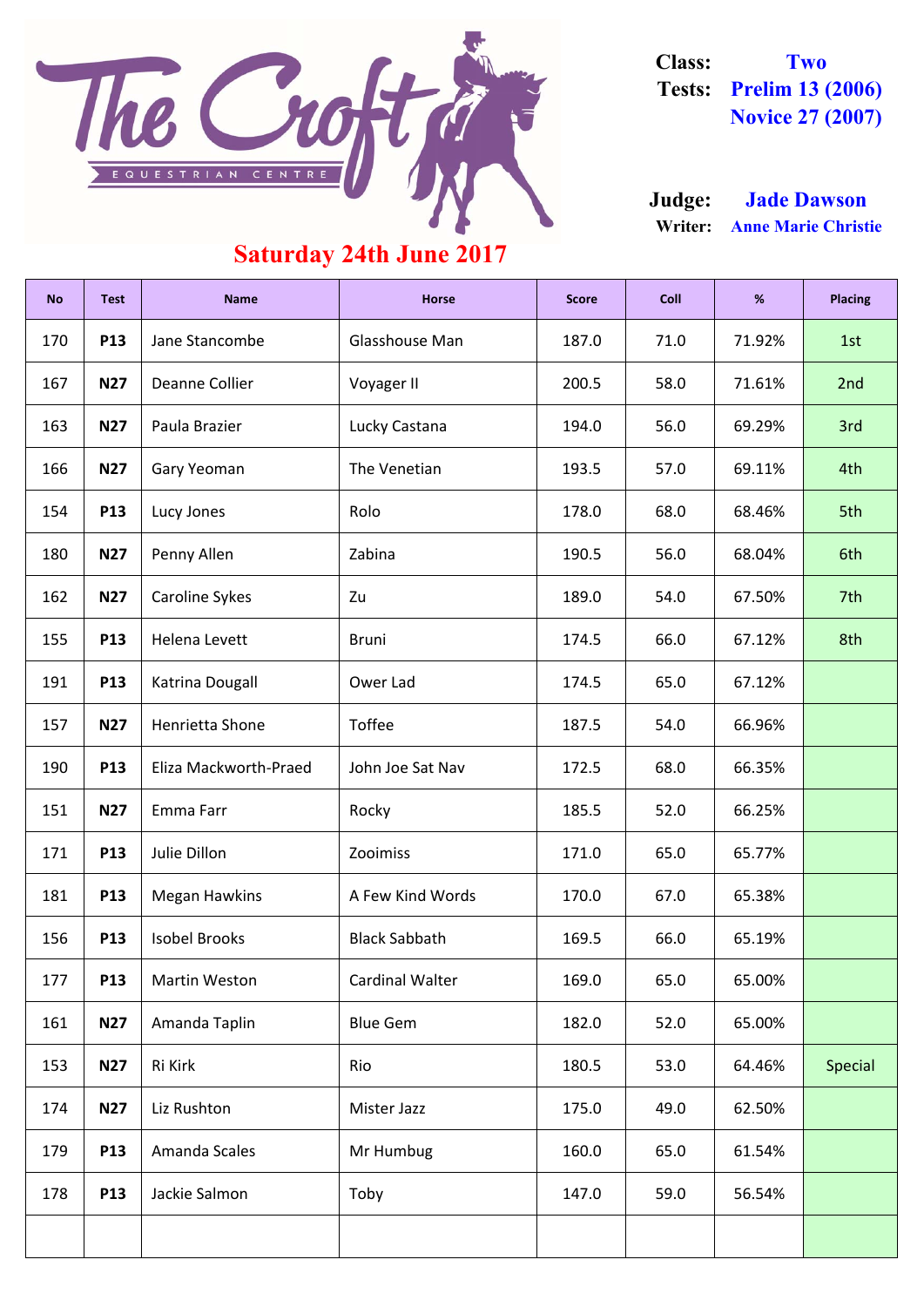| <b>No</b> | <b>Test</b> | <b>Name</b>          | <b>Horse</b>            | <b>Score</b> | <b>Coll</b> | %       | <b>Placing</b> |
|-----------|-------------|----------------------|-------------------------|--------------|-------------|---------|----------------|
| 169       | <b>N28</b>  | Sue Hare             | Edmund                  | 170.0        | 58.0        | 70.83%  | 1st            |
| 175       | E42         | <b>Clare Griffin</b> | Rockwood Rosie          | 224.5        | 56.0        | 70.16%  | 2nd            |
| 166       | <b>N28</b>  | Gary Yeoman          | The Venetian            | 165.5        | 52.0        | 68.96%  | 3rd            |
| 152       | <b>N28</b>  | Georgette Green      | Christie                | 165.0        | 56.0        | 68.75%  | 4th            |
| 159       | <b>N28</b>  | <b>Shirley Cole</b>  | <b>Stormin Norman V</b> | 165.0        | 55.0        | 68.75%  | 5th            |
| 165       | <b>N28</b>  | Nicole Thompson      | Holly                   | 157.0        | 54.0        | 65.42%  | 6th            |
| 171       | <b>N28</b>  | Julie Dillon         | Zooimiss                | 154.0        | 52.0        | 64.17%  | 7th            |
| 161       | E42         | Amanda Taplin        | <b>Blue Gem</b>         | 195.5        | 49.0        | 61.09%  | 8th            |
| 176       | <b>N28</b>  | <b>Alison Cooke</b>  | Harlequin Blue Moon     | 130.5        | 44.0        | 54.38%  | Special        |
|           |             |                      |                         |              |             |         |                |
| 182       | E42         | Samantha Williams    | Spartacus               | Retired      |             | Retired |                |
|           |             |                      |                         |              |             |         |                |
|           |             |                      |                         |              |             |         |                |
|           |             |                      |                         |              |             |         |                |
|           |             |                      |                         |              |             |         |                |



**Class: Three Tests: Novice 28 (2008) Elementary 42 (2008)**

## **Saturday 24th June 2017**

**Writer: Sue Rowland Judge: Terrie Cross**